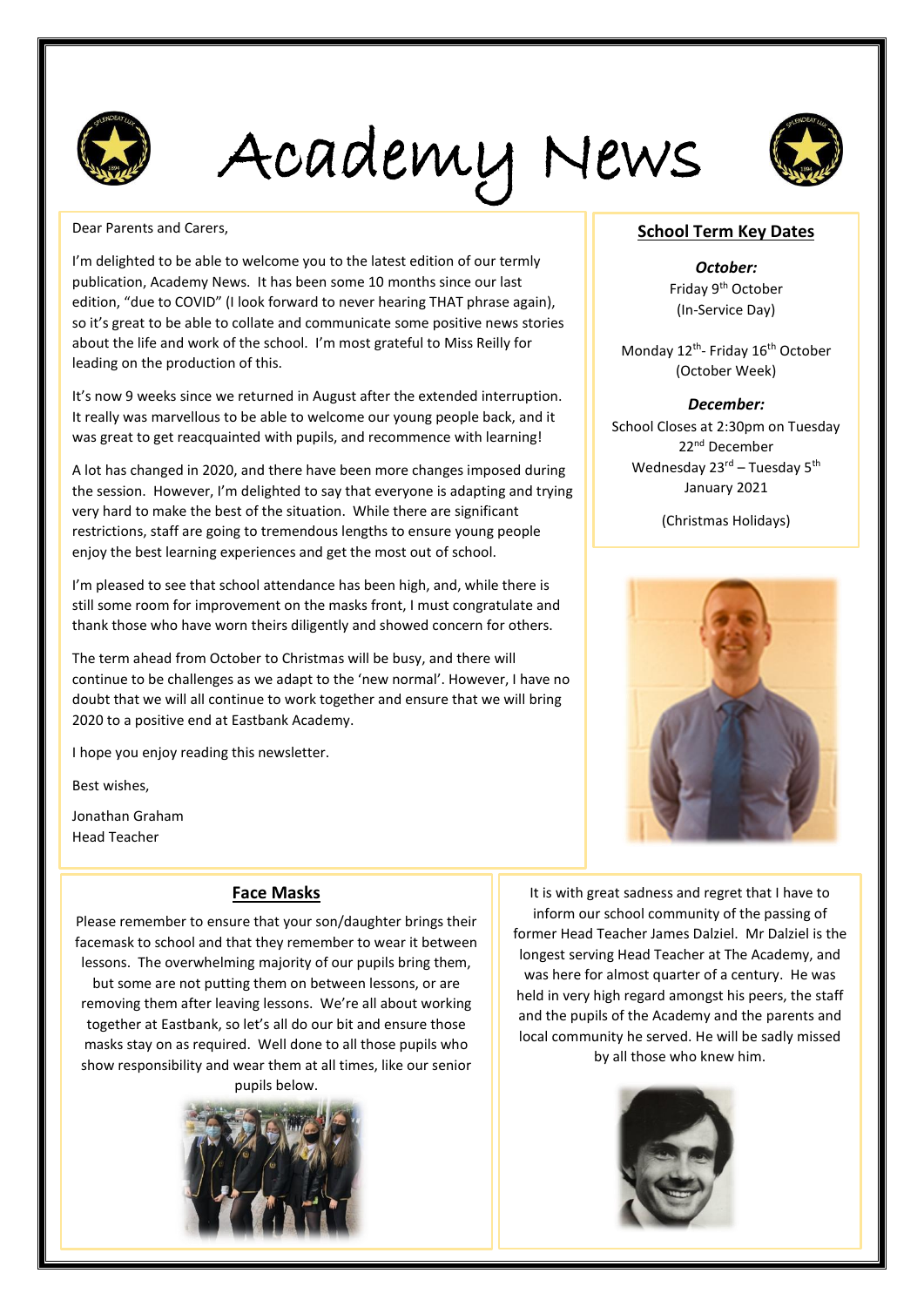#### **Mentors in Violence Prevention (MVP)**



MVP is Scotland's largest anti-violence schools programme. It aims to empower students to safely speak out against all forms of violence and to motivate students to safely challenge inappropriate and abusive behaviour.

Over the past two months, the following members of staff have received bespoke training to become MVP trainers within Eastbank Academy:

- Mr Connelly, PE
- Mr Ferris, MCR Pathways
- Mrs Harvie, FARE
- Mr Higgins, Modern Studies
- Miss McBride, Health & Wellbeing
- Miss Peacock, FARE
- Ashley, Campus Police Officer

Plans are underway to recruit MVP mentors across S3 - S6. Staff are very excited for this programme to get started within the school!

### **Black Scottish Lives/LGBT Scottish Lives**

Below are some of the fantastic posters that were created by pupils in S2…





Jacob Kennedy has recently started a Foundation Apprenticeship with Tigers and is making a fantastic impression!

**Go Jacob!**



∩  $111$  $\circ$  2 A 1Ì

#### TIGERS Ltd @TIGERS\_UK · 15 Sep tigers We were delighted to see our #FoundationApprenticeship pupils at our Training Academy

Photographed is Jacob and Adam, #BusinessSkills #FoundationApprentices, engaged and ready to learn 'Understanding Business' #TuesdayMotivation



#### **National 5 Cake Craft**

Well done to all our National 5 Cake Craft pupils for baking, decorating and selling cupcakes to staff on Thursday 24<sup>th</sup> September in order to raise money for McMillian Cancer Research!

# **RAISED JUST UNDER £100**

#### **Congratulations Class 1.5**

Miss Spalding would like to congratulate all pupils in class 1.5 for their outstanding effort in the recent Science Safety test.

> A special mention to **Lucia Matassa** for achieving 100%!!!!

# Keep up the hard work!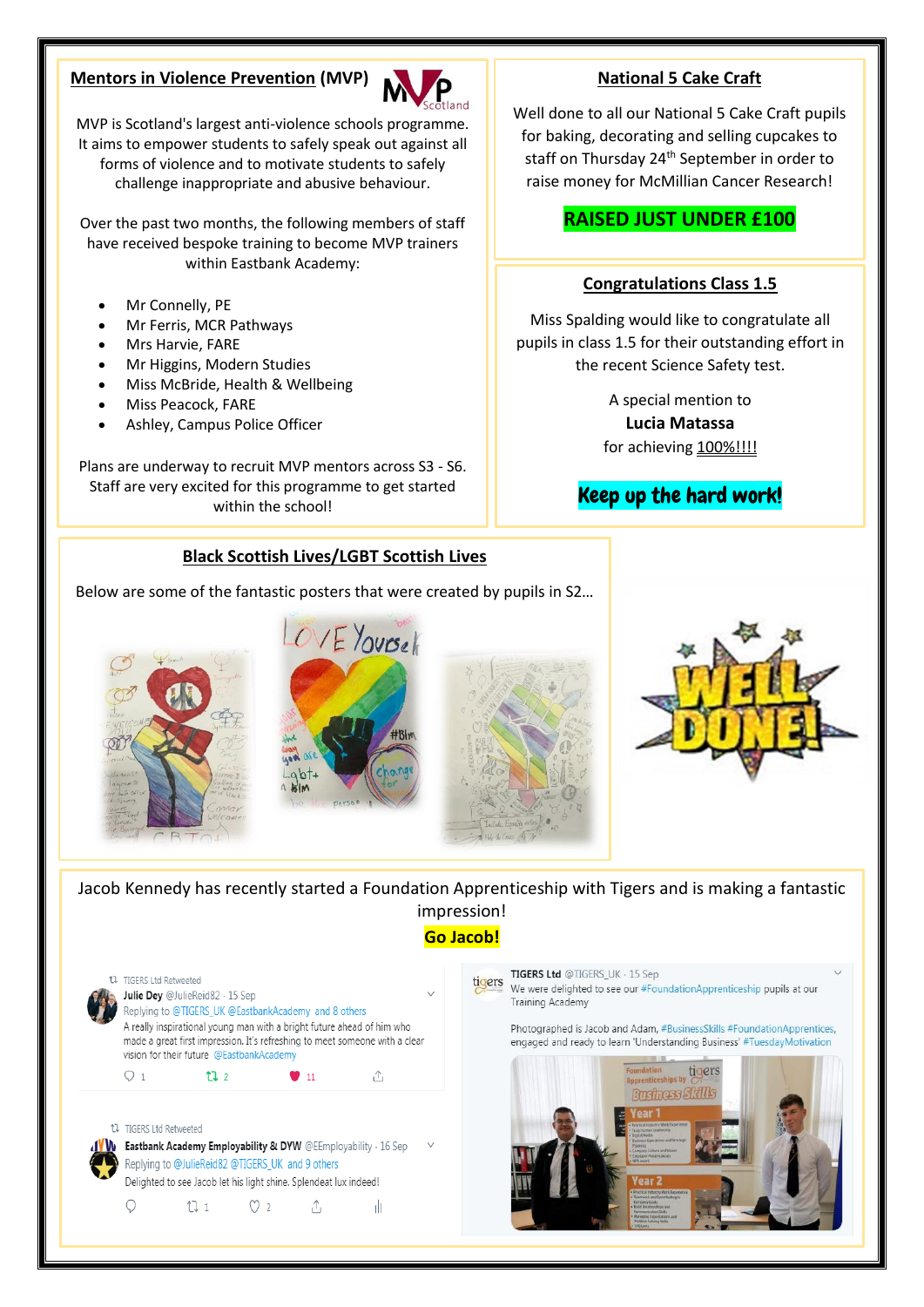#### **Language Week 2020**

As in previous years pupils have celebrated European Day of Languages in Modern Languages. The European Day of Languages takes place on *26th September* every year. This event encourages people across Europe to celebrate all languages on this day. There have been a number of events taking place in the department during the week such as taster lessons in Spanish, Italian and German, competitions quizzes and Mr Tartaglia's QR codes treasure hunt for S1 pupils.



#### **iPad Deployment**

We are very excited to enhance the learning experiences within Eastbank Academy with help from our new iPads!

Please ensure you are able to log into Microsoft Teams as you have been added to a separate Team for each of your classes.

Class teachers will be regularly updating Teams with classwork, homework reminders and resources.



## **Prince's Trust Achieve Class Message from Ms Morrison**



The S3 and S4 Prince's Trust Achieve classes continue with their efforts to improve the school and local community this session.

We carry out weekly whole school recycling, collecting paper, card, plastic bottles and cans from all classrooms. In addition to this we litter pick in the local area twice a week, which helps to improve surroundings and raise awareness about the importance of putting rubbish in bins by setting a positive example. This is helping to reduce waste and look after the environment, and is part of our journey towards achieving the Eco-Schools Award.

Eastbank Academy supports the Period Poverty campaign which seeks to remove stigma by providing free menstrual products in schools. The Prince's Trust Achieve classes contribute towards this by ensuring that towels and tampons can be accessed in all fifty-one female cubicles/changing rooms and accessible toilets throughout the building. We also maintain the school courtyard garden, which provides a quiet, outdoor space for pupils to enjoy at interval and lunch.

We are really proud of the work that we do and see that we are making a practical contribution to the positive and inclusive ethos of our school!

#### **Message from PC Ashley Toner-Maxwell (G2049) Campus Officer, Eastbank Academy**

Hi everyone, just a quick message to introduce myself to those of you I haven't met yet. I'm Ashley and I'm your new campus police officer. Please feel free to come and speak to me about anything; my office is on the ground floor or you can chat with me at break and lunch time when I'm out and about. I look forward to getting to know you all and working with you this year!

#### *Road Safety*

Please be extra cautious when crossing Shettleston Road and surrounding streets in the morning and after school. Avoid listening to music / wearing headphones / using your mobile phone when crossing the road as this distracts your attention and can result in accidents. Shettleston Road is the  $2^{nd}$  busiest road in Glasgow and we need to make sure we keep ourselves safe.

#### *Hate Crime Awareness Week*

The national police 'Hate Crime Awareness Week' takes place during the October holidays this year. I've been delivering hate crime inputs to S2 and S3 over the past month and hope to speak to all year groups before the end of the academic year.

#### **"Hate crime is any crime perceived by the victim or any other person to be motivated wholly or partly by malice or ill will towards a social group."**

There are currently five social groups protected under hate crime legislation:



- Disability
- Race
- **Religion**
- Sexual orientation
- Transgender identity



Please be mindful of the language you're using towards one another (including on social media). If we remember to be kind and respectful we won't go far wrong.